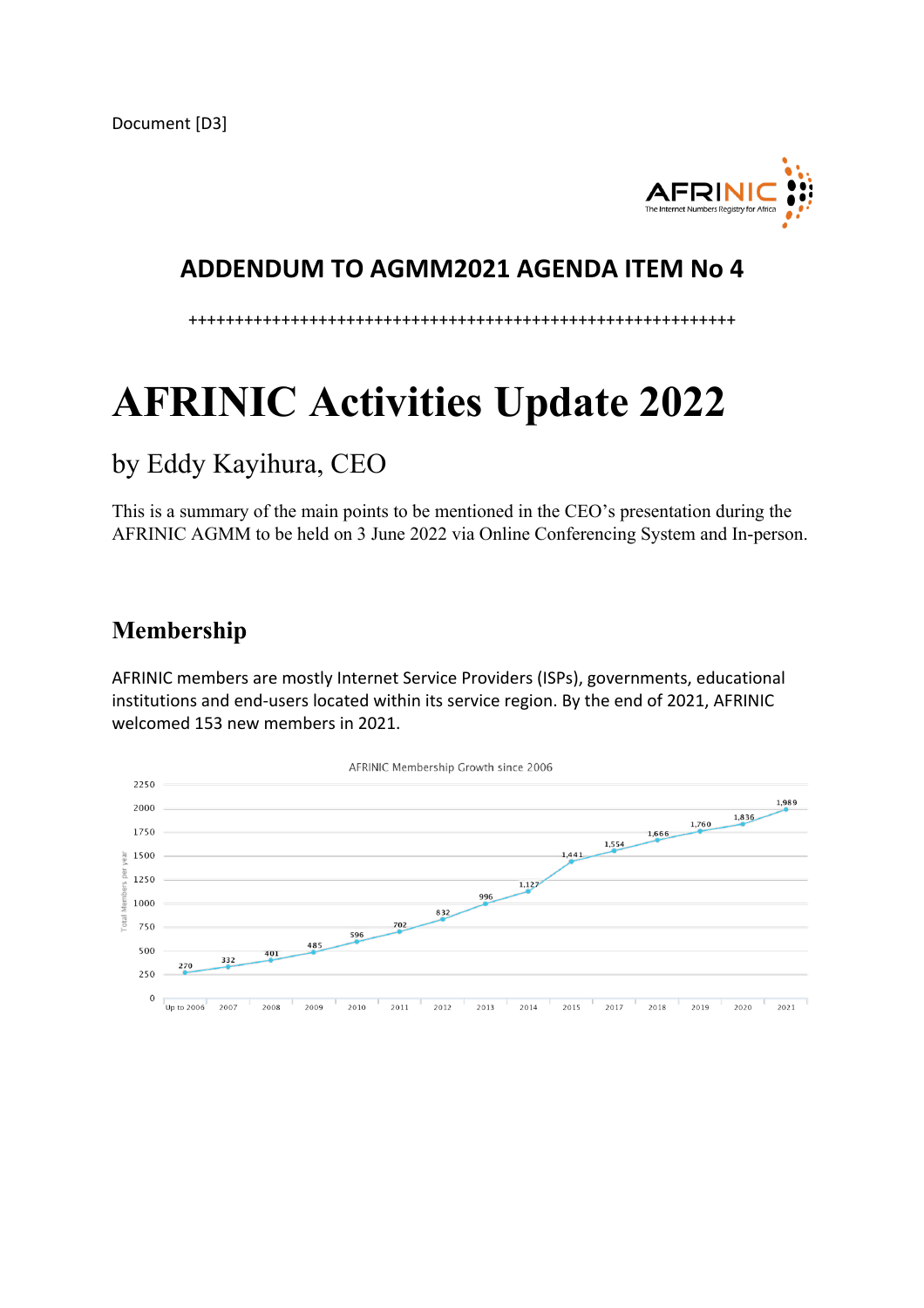#### **New Members 2021 by Membership Category**



## **IP and ASN Distribution**

#### **IPv4 distribution**

A total of **282,624** IPv4 addresses were issued in AFRINIC's service region in 2021. Since its inception, AFRINIC has distributed **118,329,752** IPv4 addresses.

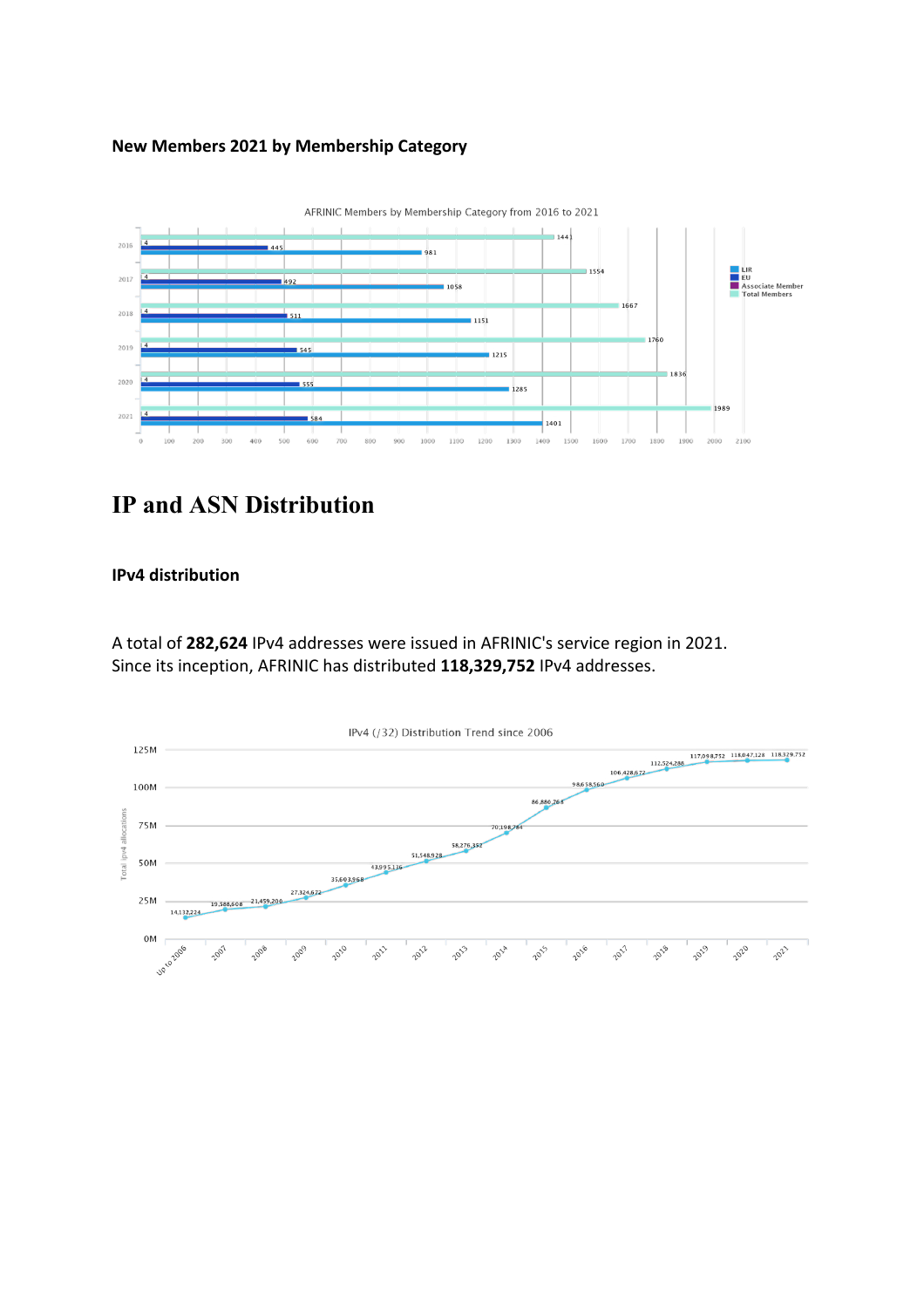#### **IPv6 distribution**

A total of 140 IPv6 prefixes were distributed in AFRINIC's service region

Since 2004, AFRINIC has distributed 9,832 /32s to its membership.

#### **Total Cumulative IPv6 Addresses Allocated in the AFRINIC service region**



## **ASN Distributed**

A total of 226 ASNs were issued during the year.

Since inception, AFRINIC has issued a total of **2,447** ASNs.